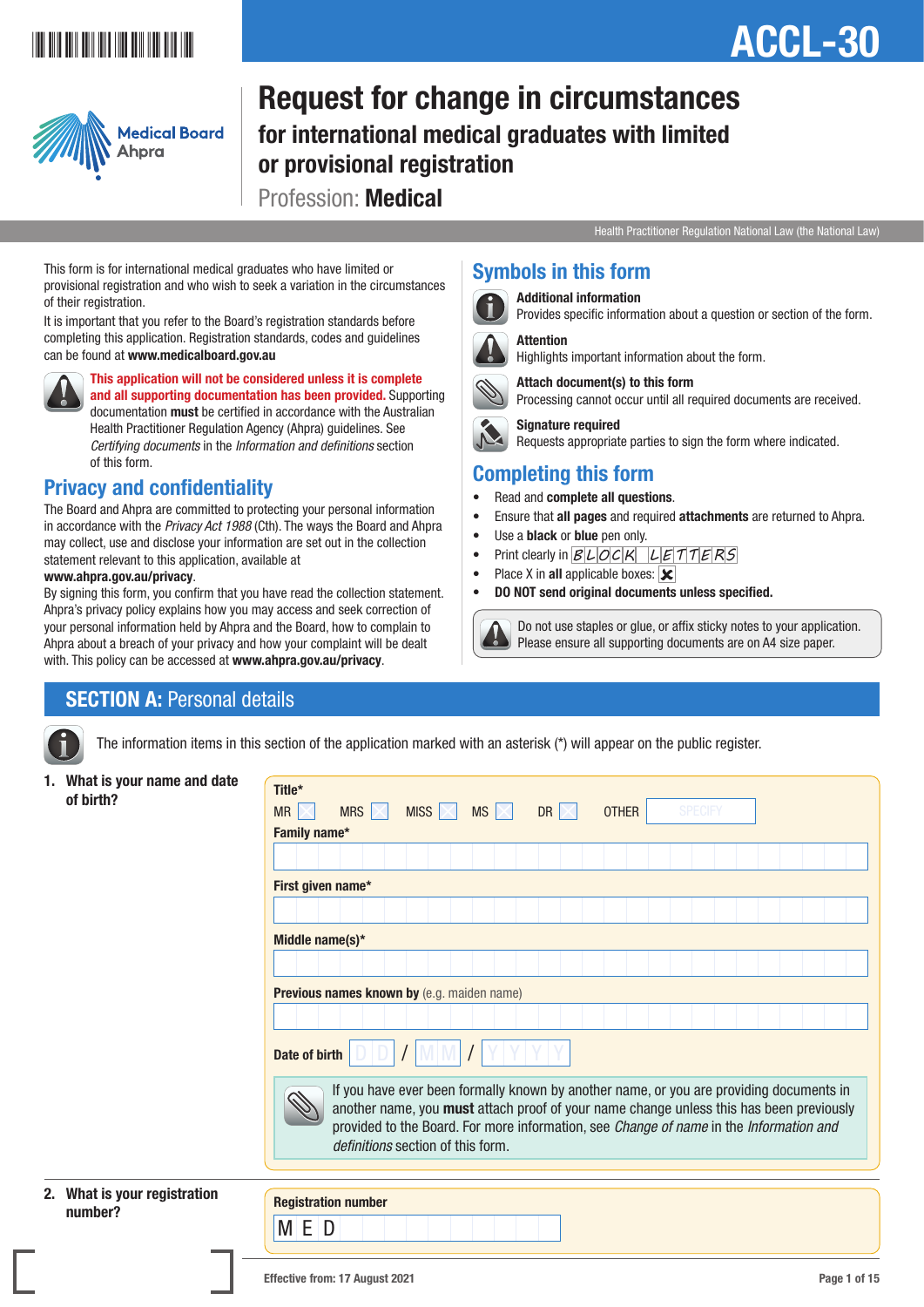## ACCL-30<br>ACCL-30

| 3. What are your contact details?                         | Provide your current contact details below – place an $\vert \mathbf{x} \vert$ next to your preferred contact phone number.<br><b>Business hours</b><br><b>Mobile</b>                                                |
|-----------------------------------------------------------|----------------------------------------------------------------------------------------------------------------------------------------------------------------------------------------------------------------------|
|                                                           |                                                                                                                                                                                                                      |
|                                                           | <b>After hours</b>                                                                                                                                                                                                   |
|                                                           |                                                                                                                                                                                                                      |
|                                                           | <b>Email</b>                                                                                                                                                                                                         |
|                                                           |                                                                                                                                                                                                                      |
| 4. Has your mailing address<br>changed?                   | <b>YES</b><br>N <sub>0</sub><br>Go to the next question                                                                                                                                                              |
| Your mailing address is used<br>for postal correspondence | Provide your new mailing address below<br>Site/building and/or position/department (if applicable)                                                                                                                   |
|                                                           |                                                                                                                                                                                                                      |
|                                                           |                                                                                                                                                                                                                      |
|                                                           |                                                                                                                                                                                                                      |
|                                                           | Address/PO Box (e.g. 123 JAMES AVENUE; or UNIT 1A, 30 JAMES STREET; or PO BOX 1234)                                                                                                                                  |
|                                                           |                                                                                                                                                                                                                      |
|                                                           |                                                                                                                                                                                                                      |
|                                                           |                                                                                                                                                                                                                      |
|                                                           |                                                                                                                                                                                                                      |
|                                                           | City/Suburb/Town                                                                                                                                                                                                     |
|                                                           |                                                                                                                                                                                                                      |
|                                                           | State or territory (e.g. VIC, ACT)/International province<br>Postcode/ZIP                                                                                                                                            |
|                                                           |                                                                                                                                                                                                                      |
|                                                           | Country (if other than Australia)                                                                                                                                                                                    |
|                                                           |                                                                                                                                                                                                                      |
| 5. What is your registration<br>pathway?                  | Specialist pathway - specialist recognition                                                                                                                                                                          |
|                                                           | Specialist pathway - area of need                                                                                                                                                                                    |
|                                                           | Specialist pathway - specialist recognition and area of need                                                                                                                                                         |
|                                                           | Short term training in a medical specialty pathway                                                                                                                                                                   |
|                                                           | <b>Competent Authority Pathway</b>                                                                                                                                                                                   |
|                                                           | <b>Standard Pathway</b>                                                                                                                                                                                              |
| 6. Are you changing pathway?                              | For more information, refer to www.medicalboard.gov.au/Registration/International-Medical-Graduates                                                                                                                  |
|                                                           | <b>YES</b><br>N <sub>0</sub>                                                                                                                                                                                         |
|                                                           | You must attach evidence of eligibility for new pathway.                                                                                                                                                             |
| 7. What date are you<br>proposing the change              | You may only practise in accordance with the supervised practice position and supervisory arrangements<br>$\mathbf i$<br>approved by the Board while your request for a change in circumstances is being considered. |
| to your circumstances<br>takes effect?                    | <b>Date</b>                                                                                                                                                                                                          |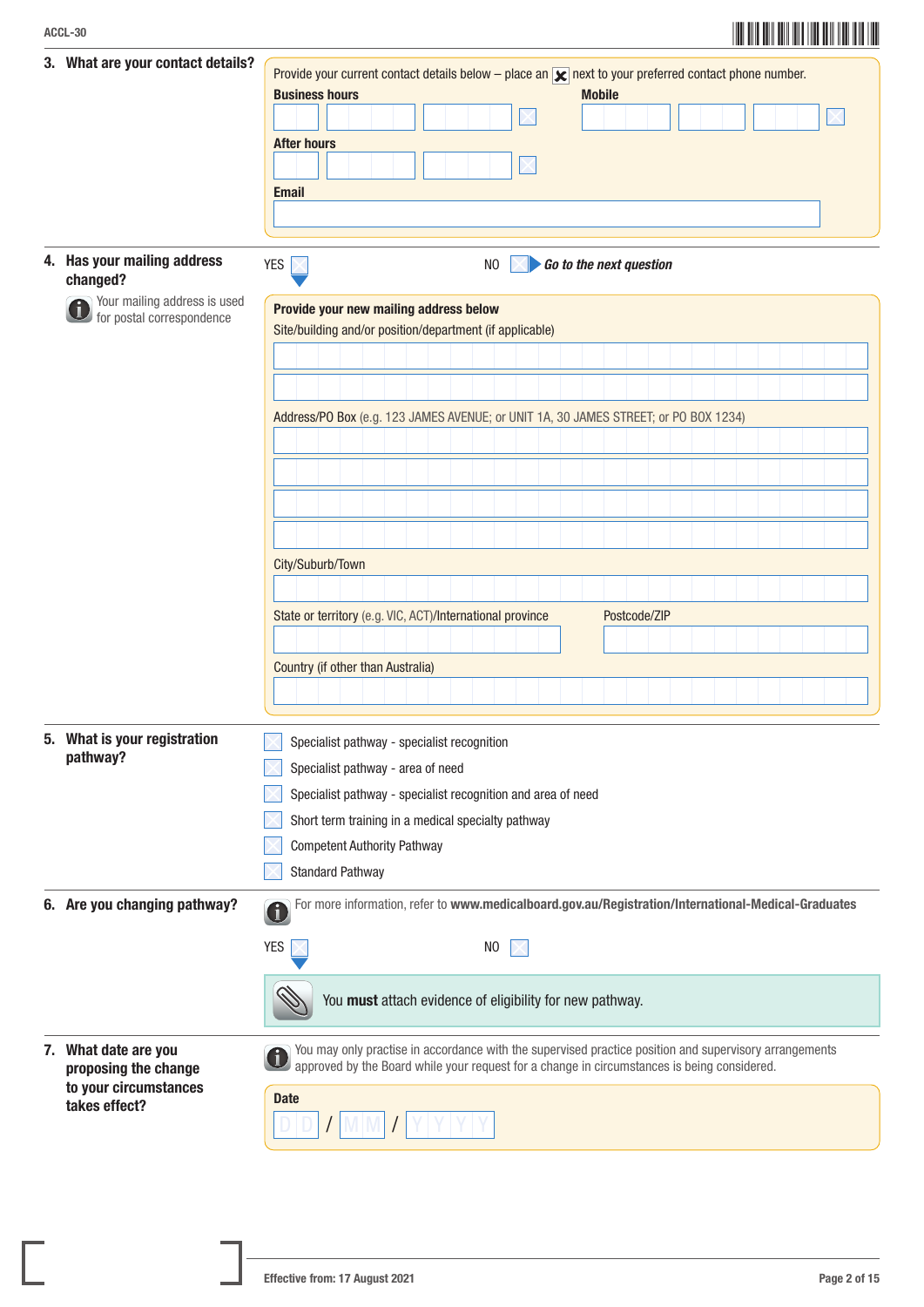### **SECTION B:** Third party to act on behalf of applicant

 Under the *Privacy Act 1988* (Cth), the Board is generally not permitted to disclose personal information about an applicant to a third party. An applicant may authorise a third party (agent) to communicate with the Board and/or act on behalf of the applicant, by completing the following details.

### 8. Do you wish to appoint an agent to communicate/act on your behalf in relation to this application?

 An agent can be an employer, **Sponsor, recruitment agent or** any other individual authorised by the applicant to act on their behalf in relation to this application.

|  | $YES$ $\triangleright$ Complete applicant authorisation and arrange for agent to complete agent authorisation |
|--|---------------------------------------------------------------------------------------------------------------|
|--|---------------------------------------------------------------------------------------------------------------|

NO *Go to the next question*

### Applicant authorisation

- I authorise my agent to (mark one or more as required):
	- communicate with the Board on my behalf regarding the processing and progress of my application. (The agent and the Board may communicate by telephone, fax, email, or written correspondence)
	- undertake any other action reasonably necessary for the processing of my application on my behalf (except signing and lodging applications forms, which must be completed by the applicant), and

receive all formal correspondence from the Board in relation to this application.

| Date | Signature of applicant |
|------|------------------------|
| υ    | سندا                   |

### Sponsor/Employer/Agent authorisation

| AGENT TO COMPLETE: I consent to act as agent of the registrant named below.<br>Full name of agent |                                                                                     |  |  |  |  |  |  |
|---------------------------------------------------------------------------------------------------|-------------------------------------------------------------------------------------|--|--|--|--|--|--|
|                                                                                                   |                                                                                     |  |  |  |  |  |  |
| Full name of applicant                                                                            |                                                                                     |  |  |  |  |  |  |
|                                                                                                   |                                                                                     |  |  |  |  |  |  |
| <b>Agent contact details</b>                                                                      |                                                                                     |  |  |  |  |  |  |
|                                                                                                   | Address/PO Box (e.g. 123 JAMES AVENUE; or UNIT 1A, 30 JAMES STREET; or PO BOX 1234) |  |  |  |  |  |  |
|                                                                                                   |                                                                                     |  |  |  |  |  |  |
|                                                                                                   |                                                                                     |  |  |  |  |  |  |
|                                                                                                   |                                                                                     |  |  |  |  |  |  |
|                                                                                                   |                                                                                     |  |  |  |  |  |  |
| City/Suburb/Town                                                                                  |                                                                                     |  |  |  |  |  |  |
|                                                                                                   |                                                                                     |  |  |  |  |  |  |
|                                                                                                   |                                                                                     |  |  |  |  |  |  |
|                                                                                                   | State or territory (e.g. VIC, ACT)/International province<br>Postcode/ZIP           |  |  |  |  |  |  |
|                                                                                                   |                                                                                     |  |  |  |  |  |  |
| Country                                                                                           |                                                                                     |  |  |  |  |  |  |
|                                                                                                   |                                                                                     |  |  |  |  |  |  |
| <b>Business hours</b>                                                                             | <b>Mobile</b>                                                                       |  |  |  |  |  |  |
|                                                                                                   |                                                                                     |  |  |  |  |  |  |
| Email                                                                                             |                                                                                     |  |  |  |  |  |  |
|                                                                                                   |                                                                                     |  |  |  |  |  |  |
| Date                                                                                              | Signature of agent                                                                  |  |  |  |  |  |  |
|                                                                                                   | <b>SIGN HERE</b>                                                                    |  |  |  |  |  |  |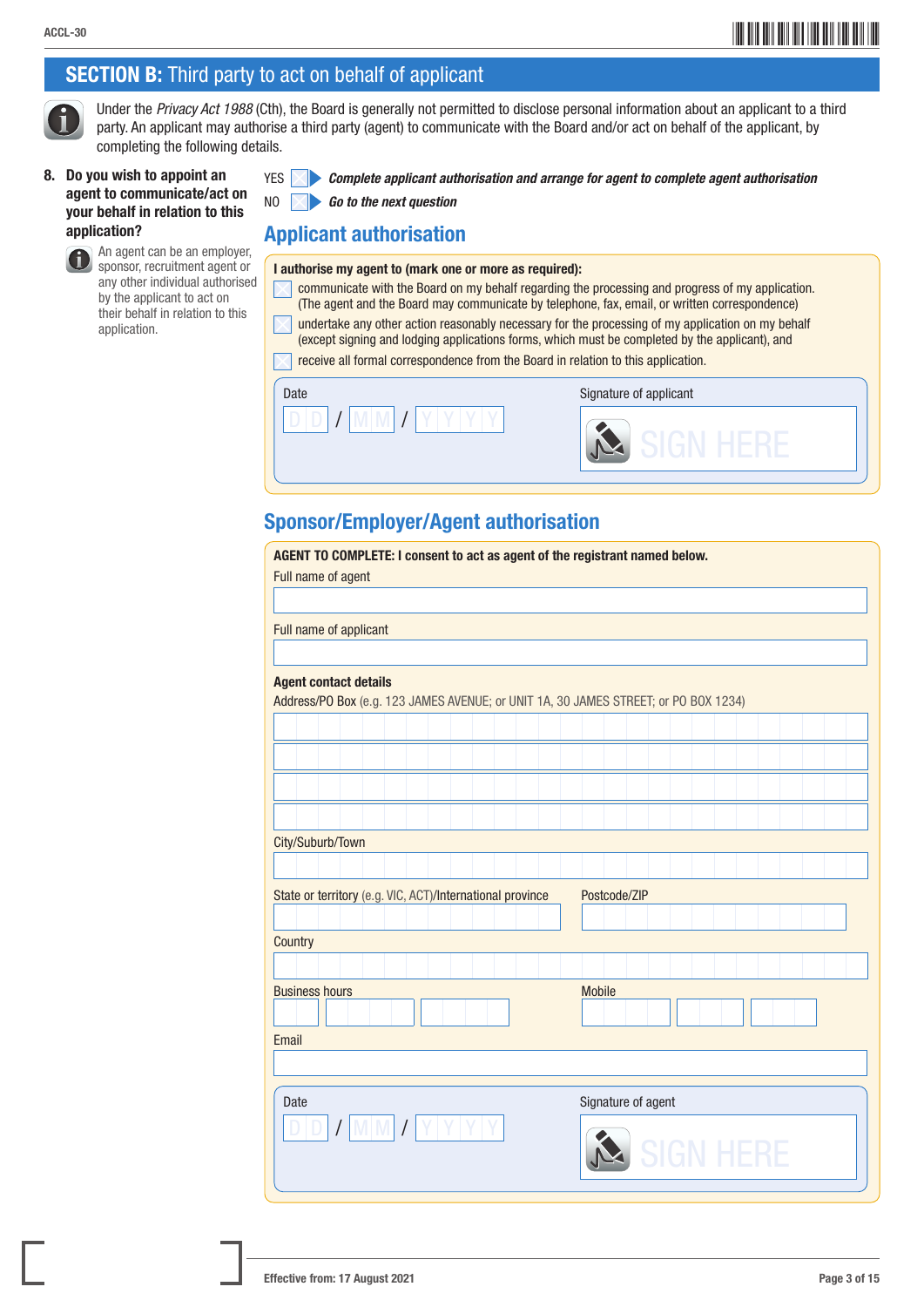### **SECTION C:** Type of change in circumstances

9. Why are you applying for a why are you applying for a<br>change in circumstances?

- I am proposing to change, remove or add work sites for my current position
- *Go to section D: Changing, adding or removing work sites for your current position*

```
 I am:
```
- proposing to work in a new position with a new employer or existing employer
- requesting a change to my current supervision level, or
- proposing a change of supervisor(s)
- *Go to section E: Changes to supervision arrangements and/or employment*
- My change in circumstances involve other changes to my current position e.g. minor changes to your current responsibilities, a request to extend your period of short-term training in a medical specialty

*Go to section F: Other proposed changes to your current position*

### SECTION D: Changing, adding or removing work sites for your current position

10. Are you requesting to add a temporary work site to your current position so that you can fulfil requirements for upskilling or clinical assessment?



 You may be required to fulfil upskilling or clinical assessment requirements of a college or on the recommendation of a PESCI panel or on the recommendation of your supervisor.

### 11. Are you requesting to change, add or remove work sites for your current position with your current employer?



 If you are removing work sites, you may be required to provide supporting documentation if the removal of sites will have an impact on your current supervision arrangements and level of support available.

 Ahpra will advise you whether you are required to provide any supporting documentation.

| YES |  |  | N <sub>0</sub> |
|-----|--|--|----------------|
|     |  |  |                |

You **must** attach:

- if applicable, a letter from the relevant specialist medical college confirming the upskilling and clinical assessment required to be completed to fulfil requirements of the specialist pathway – specialist recognition and the duration of the upskilling or clinical assessment
- a supervised practice plan for the temporary work site, and
- a work performance report that covers the period since your last report, if there is gap between your last report and lodgement of your request for a change in circumstances.

 If your supervisor is recommending upskilling or clinical assessment, the work performance report should confirm the purpose of the upskilling or clinical assessment required and the duration of the upskilling or clinical assessment. If this information is not included in your work performance report, you must attach a letter from your supervisor confirming this information.

| <b>YES</b>                                                                              | N <sub>0</sub> |                         |   |
|-----------------------------------------------------------------------------------------|----------------|-------------------------|---|
| Site 1<br>Type of site (mark only one)<br>Additional or new site<br><b>Site address</b> |                | <b>Removal of sites</b> |   |
| Site/building (if applicable)                                                           |                |                         |   |
|                                                                                         |                |                         |   |
|                                                                                         |                |                         |   |
| Address (e.g. 123 JAMES AVENUE; or UNIT 1A, 30 JAMES STREET; or PO BOX 1234)            |                |                         |   |
|                                                                                         |                |                         |   |
|                                                                                         |                |                         |   |
|                                                                                         |                |                         |   |
|                                                                                         |                |                         |   |
|                                                                                         |                |                         |   |
| City/Suburb/Town                                                                        |                |                         |   |
|                                                                                         |                |                         |   |
| State/Territory (e.g. VIC, ACT)                                                         |                | Postcode                |   |
|                                                                                         |                |                         |   |
| Contact person                                                                          |                | Opening hours           |   |
|                                                                                         |                | t<br>to                 | ÷ |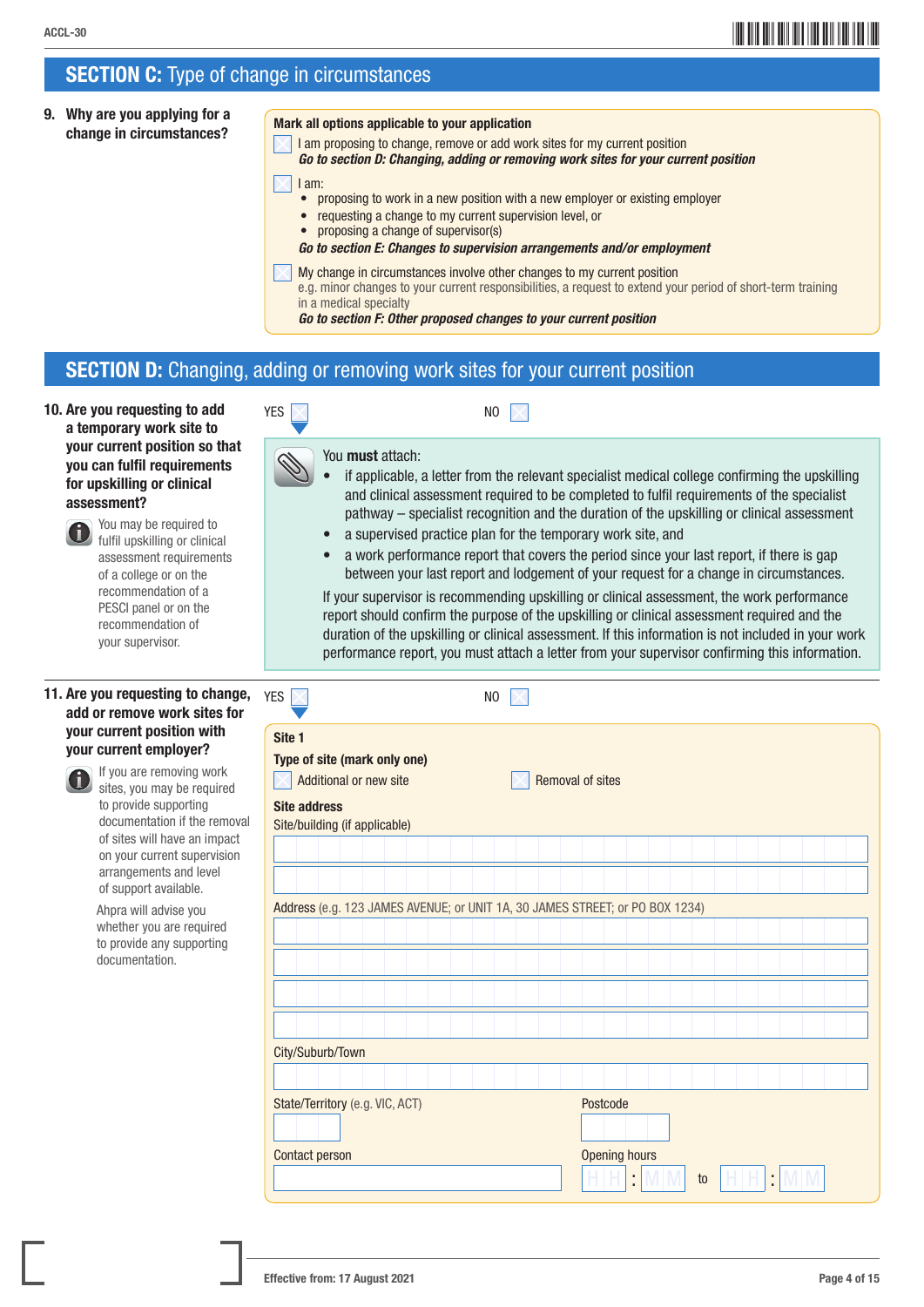## ACCL-30<br>ACCL-30

| Site 2                                                                       |  |                         |     |    |  |          |  |
|------------------------------------------------------------------------------|--|-------------------------|-----|----|--|----------|--|
| Type of site (mark only one)<br>Additional or new site                       |  | <b>Removal of sites</b> |     |    |  |          |  |
| <b>Site address</b>                                                          |  |                         |     |    |  |          |  |
| Site/building (if applicable)                                                |  |                         |     |    |  |          |  |
|                                                                              |  |                         |     |    |  |          |  |
|                                                                              |  |                         |     |    |  |          |  |
| Address (e.g. 123 JAMES AVENUE; or UNIT 1A, 30 JAMES STREET; or PO BOX 1234) |  |                         |     |    |  |          |  |
|                                                                              |  |                         |     |    |  |          |  |
|                                                                              |  |                         |     |    |  |          |  |
|                                                                              |  |                         |     |    |  |          |  |
|                                                                              |  |                         |     |    |  |          |  |
|                                                                              |  |                         |     |    |  |          |  |
| City/Suburb/Town                                                             |  |                         |     |    |  |          |  |
|                                                                              |  |                         |     |    |  |          |  |
| State/Territory (e.g. VIC, ACT)                                              |  | Postcode                |     |    |  |          |  |
| Contact person                                                               |  | <b>Opening hours</b>    |     |    |  |          |  |
|                                                                              |  | t                       | M M | to |  | $H H$ MM |  |
|                                                                              |  |                         |     |    |  |          |  |
|                                                                              |  |                         |     |    |  |          |  |
| Site 3                                                                       |  |                         |     |    |  |          |  |
| Type of site (mark only one)                                                 |  |                         |     |    |  |          |  |
| Additional or new site                                                       |  | <b>Removal of sites</b> |     |    |  |          |  |
| <b>Site address</b>                                                          |  |                         |     |    |  |          |  |
| Site/building (if applicable)                                                |  |                         |     |    |  |          |  |
|                                                                              |  |                         |     |    |  |          |  |
|                                                                              |  |                         |     |    |  |          |  |
| Address (e.g. 123 JAMES AVENUE; or UNIT 1A, 30 JAMES STREET; or PO BOX 1234) |  |                         |     |    |  |          |  |
|                                                                              |  |                         |     |    |  |          |  |
|                                                                              |  |                         |     |    |  |          |  |
|                                                                              |  |                         |     |    |  |          |  |
|                                                                              |  |                         |     |    |  |          |  |
| City/Suburb/Town                                                             |  |                         |     |    |  |          |  |
|                                                                              |  |                         |     |    |  |          |  |
| State/Territory (e.g. VIC, ACT)                                              |  | Postcode                |     |    |  |          |  |
|                                                                              |  |                         |     |    |  |          |  |
| Contact person                                                               |  | <b>Opening hours</b>    |     |    |  |          |  |
|                                                                              |  | ÷,                      | M M | to |  | HHMM     |  |



Attach a separate sheet if all your proposed changes do not fit within the space provided.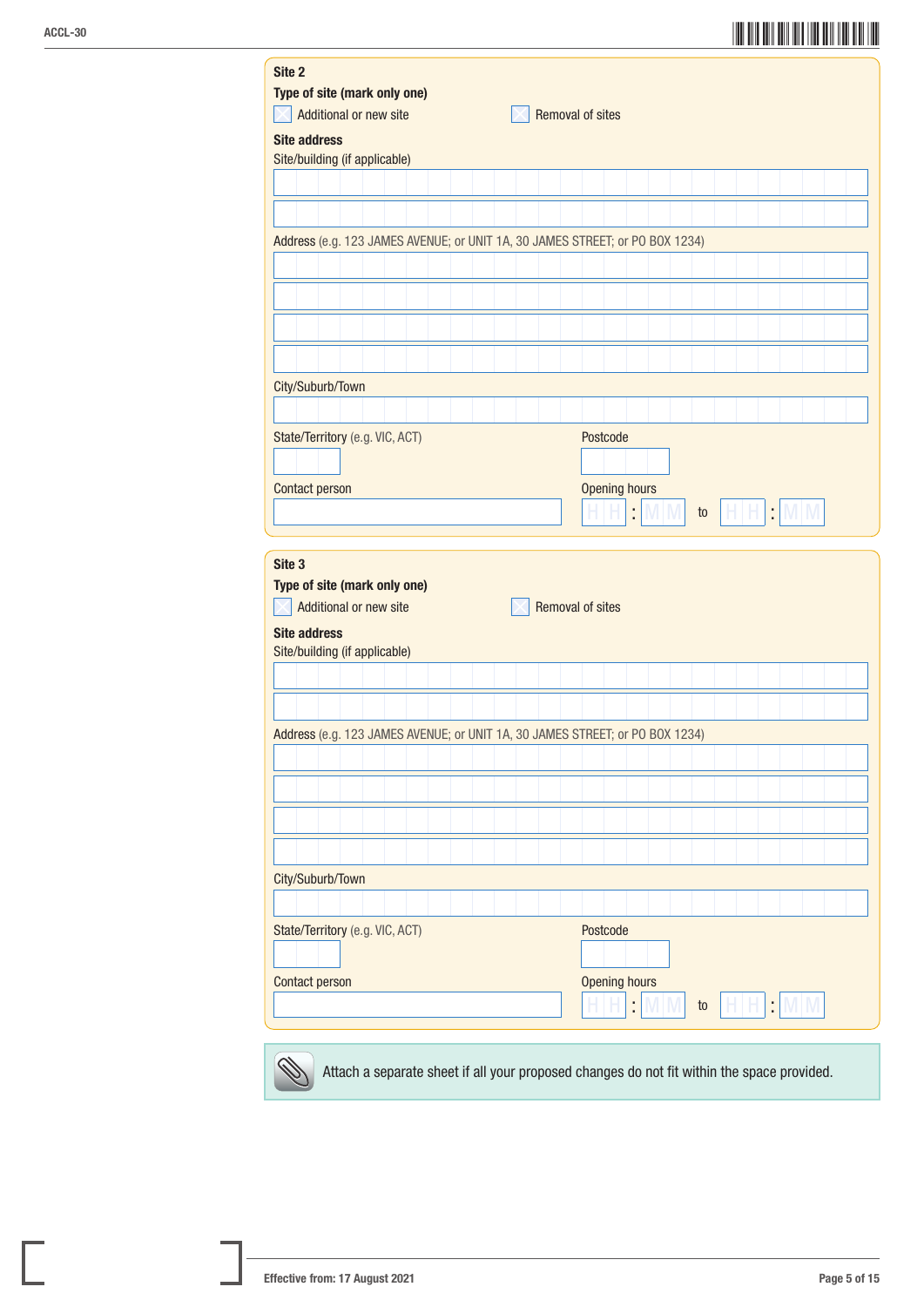## \*ACCL-306\* ACCL-30



| 12. Will your principal place of<br>practice change as a result                       | <b>YES</b><br>N <sub>0</sub>                                                                            |                                      |  |  |  |  |  |  |
|---------------------------------------------------------------------------------------|---------------------------------------------------------------------------------------------------------|--------------------------------------|--|--|--|--|--|--|
| of your proposed changes<br>to work sites?                                            | Provide the address of your proposed principal place of practice below<br>Site/building (if applicable) |                                      |  |  |  |  |  |  |
|                                                                                       |                                                                                                         |                                      |  |  |  |  |  |  |
|                                                                                       | Address (e.g. 123 JAMES AVENUE; or UNIT 1A, 30 JAMES STREET; or PO BOX 1234)                            |                                      |  |  |  |  |  |  |
|                                                                                       |                                                                                                         |                                      |  |  |  |  |  |  |
|                                                                                       |                                                                                                         |                                      |  |  |  |  |  |  |
|                                                                                       | City/Suburb/Town                                                                                        |                                      |  |  |  |  |  |  |
|                                                                                       |                                                                                                         |                                      |  |  |  |  |  |  |
|                                                                                       | State/Territory (e.g. VIC, ACT)                                                                         | Postcode                             |  |  |  |  |  |  |
|                                                                                       | <b>Contact person</b>                                                                                   | Opening hours<br>t<br>t<br>to        |  |  |  |  |  |  |
| 13. Will the proposed changes to                                                      | YES $ \times $<br>Go to question 14<br>NO                                                               | <b>Go to Section G: Declarations</b> |  |  |  |  |  |  |
| your work site(s) result in a<br>change of principal supervisor<br>or co-supervisors? |                                                                                                         |                                      |  |  |  |  |  |  |
| <b>Contract Contract</b>                                                              |                                                                                                         |                                      |  |  |  |  |  |  |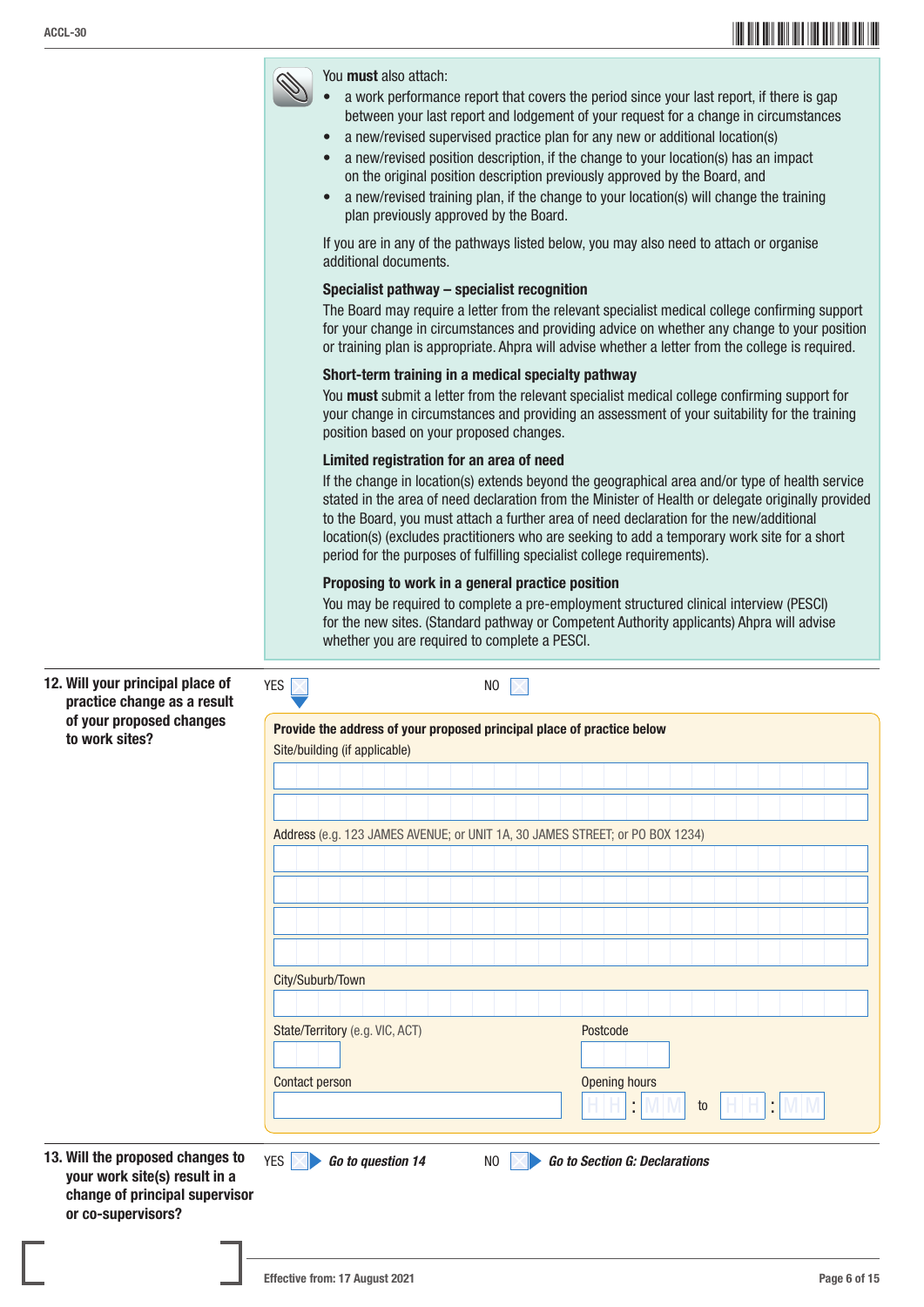## $\overline{\mathcal{A}}$ CCL-30 $\overline{\mathcal{A}}$

### SECTION E: Changes to supervision arrangements and/or employment

YES **X** NO **A** Go to the next question

14. Are you proposing a change to your principal supervisor or co-supervisor(s) for your current position?

> For more information refer to, www.medicalboard.gov.au/ Registration/International-Medical-Graduates/ Supervision

| <b>Registration number</b>                                                   |          |
|------------------------------------------------------------------------------|----------|
|                                                                              | Position |
| MED                                                                          |          |
| Email                                                                        |          |
|                                                                              |          |
| Business contact phone number                                                |          |
|                                                                              |          |
|                                                                              |          |
| <b>Work address</b>                                                          |          |
| Site/building (if applicable)                                                |          |
|                                                                              |          |
|                                                                              |          |
|                                                                              |          |
|                                                                              |          |
| Address (e.g. 123 JAMES AVENUE; or UNIT 1A, 30 JAMES STREET; or PO BOX 1234) |          |
|                                                                              |          |
|                                                                              |          |
|                                                                              |          |
|                                                                              |          |
|                                                                              |          |
| City/Suburb/Town                                                             |          |
|                                                                              |          |
|                                                                              |          |
| State/Territory (e.g. VIC, ACT)                                              | Postcode |
|                                                                              |          |
|                                                                              |          |
|                                                                              |          |
| Co-supervisors details (if applicable)<br>Name of co-supervisor              |          |
|                                                                              |          |
|                                                                              |          |
| <b>Registration number</b><br>M E<br>D                                       | Position |

ш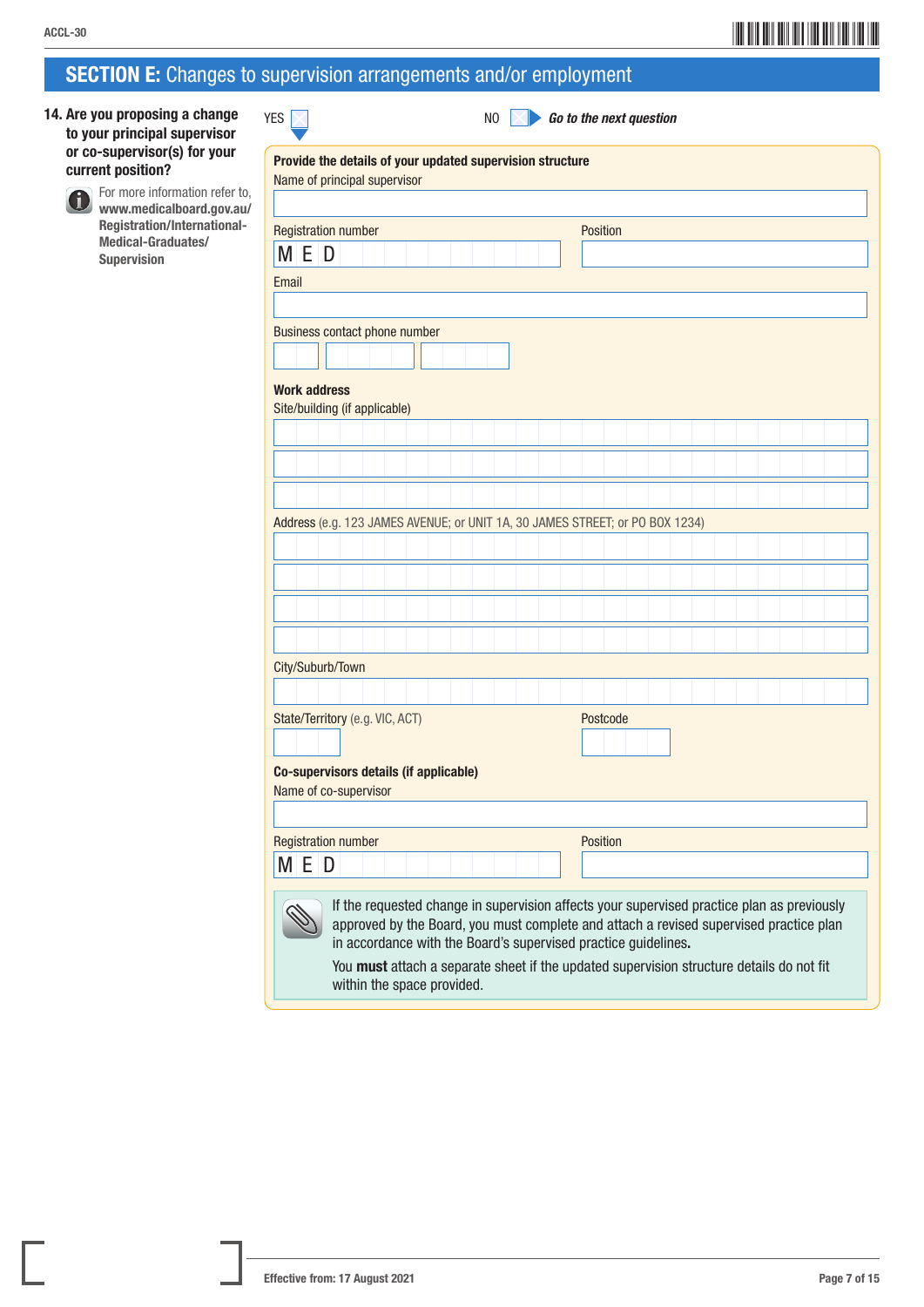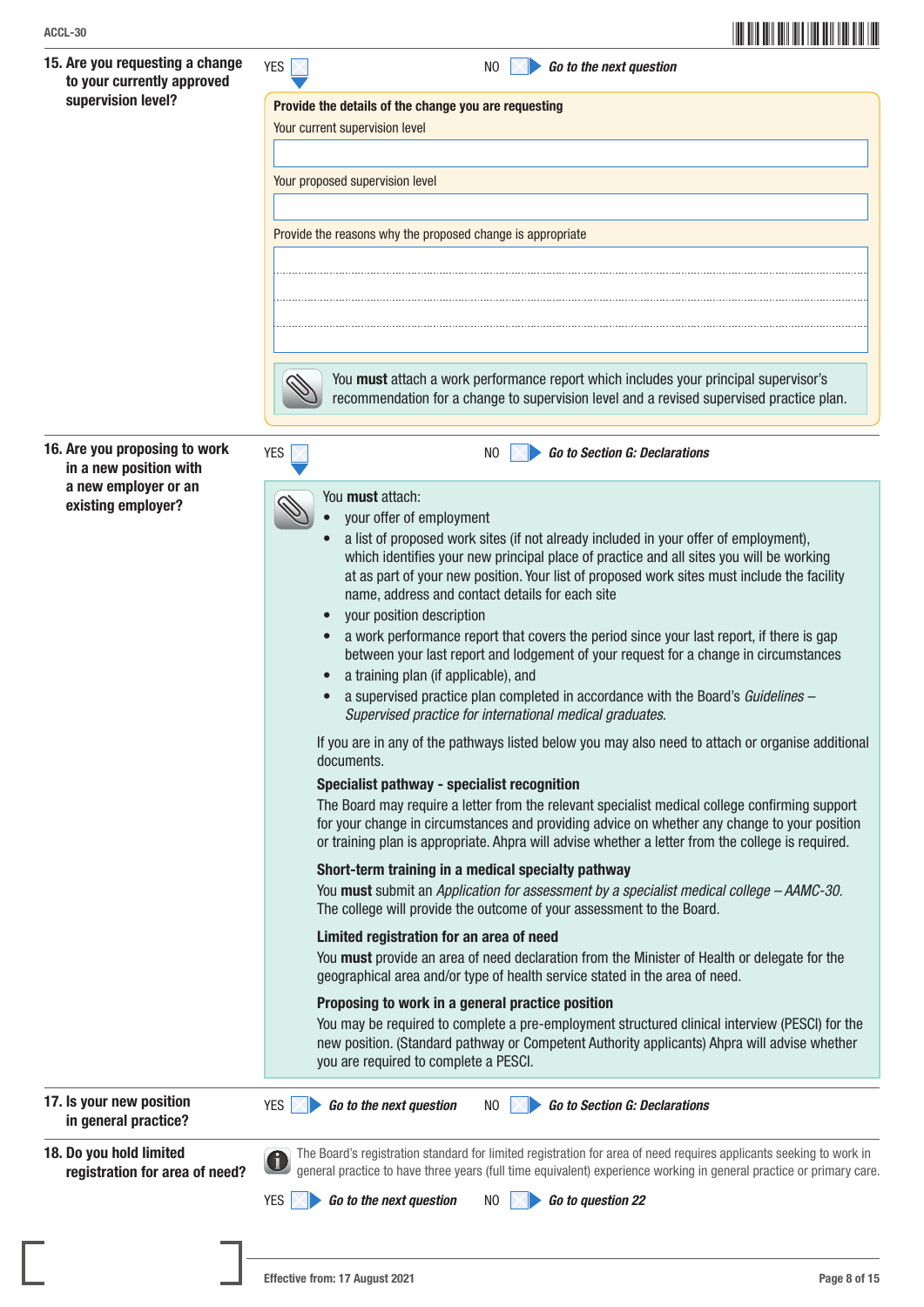- 19. Is this the first time you will be working in general practice in Australia?
- 20. How many years (full time equivalent) experience have you had working in general practice or primary care?
- 21. Have you had your experience assessed by the:
	- Australian College of Rural and Remote Medicine (ACRRM), or
	- Royal Australian College of General Practitioners (RACGP)?
		- If you have had your experience formally assessed by the RACGP or ACRRM for another reason, you will not require further assessment of your experience by the Board.

You will need to attach evidence from the college that confirms you have at least three years (full-time equivalent) experience working in general practice or primary care.

 If the college has not assessed your experience, the Board will assess your experience.

YES **Go to the next question** NO **NO** if you do not have the required experience in general practice, you may be required to have your experience assessed and provide further information.

*Go to question 22*



YES **X** You must attach evidence from the ACRRM or the RACGP confirming your experience working in general practice or primary care.

 $\overline{N}$  The Board will assess your experience. Choose the appropriate option below.

I have been employed in general practice or primary care



You **must** attach letter(s) from organisations where you were/are employed demonstrating that you have had at least a total of three years (full-time equivalent) experience in general practice or primary care.

The letter(s) must:

- be on the organisation's letterhead
- be signed and dated by the Senior Medical Director, Principal, Practice Manager (or equivalent)
- include the contact details for the person that signed the letter and confirmed your experience (phone number, employment address and email address)
- confirm that you were/are employed by the organisation
- confirm your position title and position description
- confirm the dates you were/are employed
- confirm the hours you worked per week (full time or part time)
	- state the nature of your work and the scope of your clinical activities
- state the types of patients seen by you and a description of the range of illnesses presented.

### I have been in solo practice or am/was self-employed

### You must attach:

Your curriculum vitae include:

- your responsibilities in general practice or primary care including whether you worked part-time or full-time
- the hours worked per week
- the dates your medical practice is/was in operation
- the nature of your work and the scope of your clinical activities, and
- the types of patients seen by you and the range of illnesses presented.
- evidence of licensure or accreditation (if the country where your medical practice is/was located requires your medical business to be licensed or accredited)
- five patient referrals (de-identified) that you have made to specialist practitioners, and
- three references from specialist practitioners that you have referred patients to, confirming your experience in general practice or primary care. The references must include the specialist practitioners contact details including phone, street address and email address.

 The Board may request further information, if the information you have provided does not adequately verify your experience.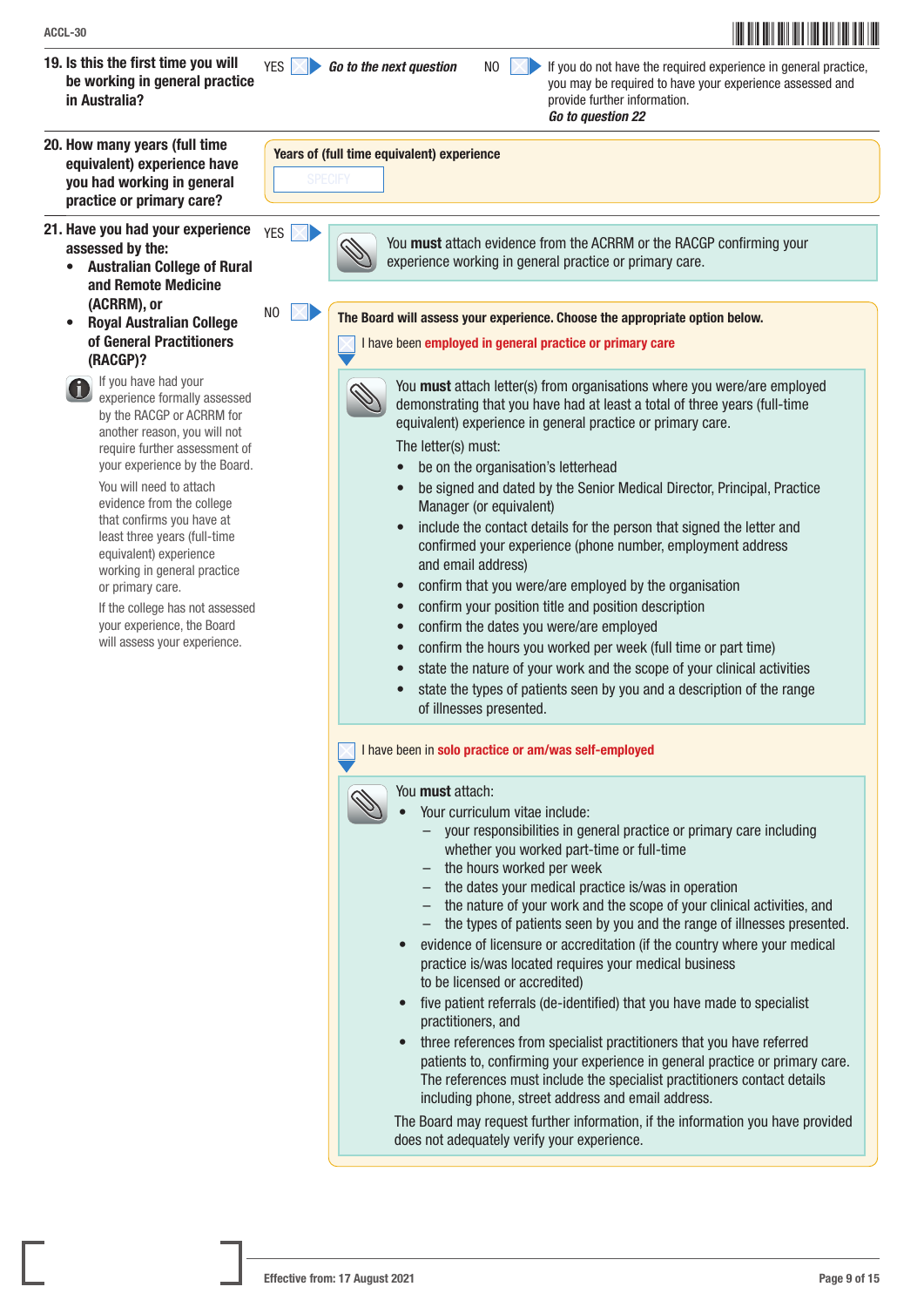# \*ACCL-3010\* ACCL-30

| 22. Who are the current doctors<br>working at the practice?<br>For the general practice<br>8<br>where you are proposing<br>to work. | <b>Current doctor</b><br><b>Name</b><br><b>Registration number</b><br>Sessions per week<br>M E D                  |                           |               |                         |  |  |  |
|-------------------------------------------------------------------------------------------------------------------------------------|-------------------------------------------------------------------------------------------------------------------|---------------------------|---------------|-------------------------|--|--|--|
|                                                                                                                                     | <b>Current doctor</b><br><b>Name</b>                                                                              |                           |               |                         |  |  |  |
|                                                                                                                                     | <b>Registration number</b><br>Sessions per week<br>M E D                                                          |                           |               |                         |  |  |  |
|                                                                                                                                     | <b>Current doctor</b><br>Name                                                                                     |                           |               |                         |  |  |  |
|                                                                                                                                     | <b>Registration number</b><br>Sessions per week<br>M E D                                                          |                           |               |                         |  |  |  |
|                                                                                                                                     | <b>Current doctor</b><br>Name                                                                                     |                           |               |                         |  |  |  |
|                                                                                                                                     | <b>Registration number</b><br>Sessions per week<br>M E D                                                          |                           |               |                         |  |  |  |
| 23. What are the details of the<br>nurses and other staff?                                                                          | List number of other staff, job title and whether full-time or part-time                                          |                           |               | Part-                   |  |  |  |
| For the general practice<br>$\mathbf d$<br>where you are proposing<br>to work.                                                      | <b>Job title</b>                                                                                                  | <b>Number</b><br>of staff | Full-<br>time | time /<br><b>Casual</b> |  |  |  |
|                                                                                                                                     |                                                                                                                   |                           |               |                         |  |  |  |
|                                                                                                                                     |                                                                                                                   |                           |               |                         |  |  |  |
|                                                                                                                                     |                                                                                                                   |                           |               |                         |  |  |  |
|                                                                                                                                     | Attach a separate sheet if the details do not fit in the space provided.                                          |                           |               |                         |  |  |  |
| 24. Generally, what are the<br>details of registered patients?<br>For the general practice<br>where you are proposing<br>to work.   | List details below - then go to Section G: Declarations<br>Number of patients<br>General age<br>Ethnic background |                           |               |                         |  |  |  |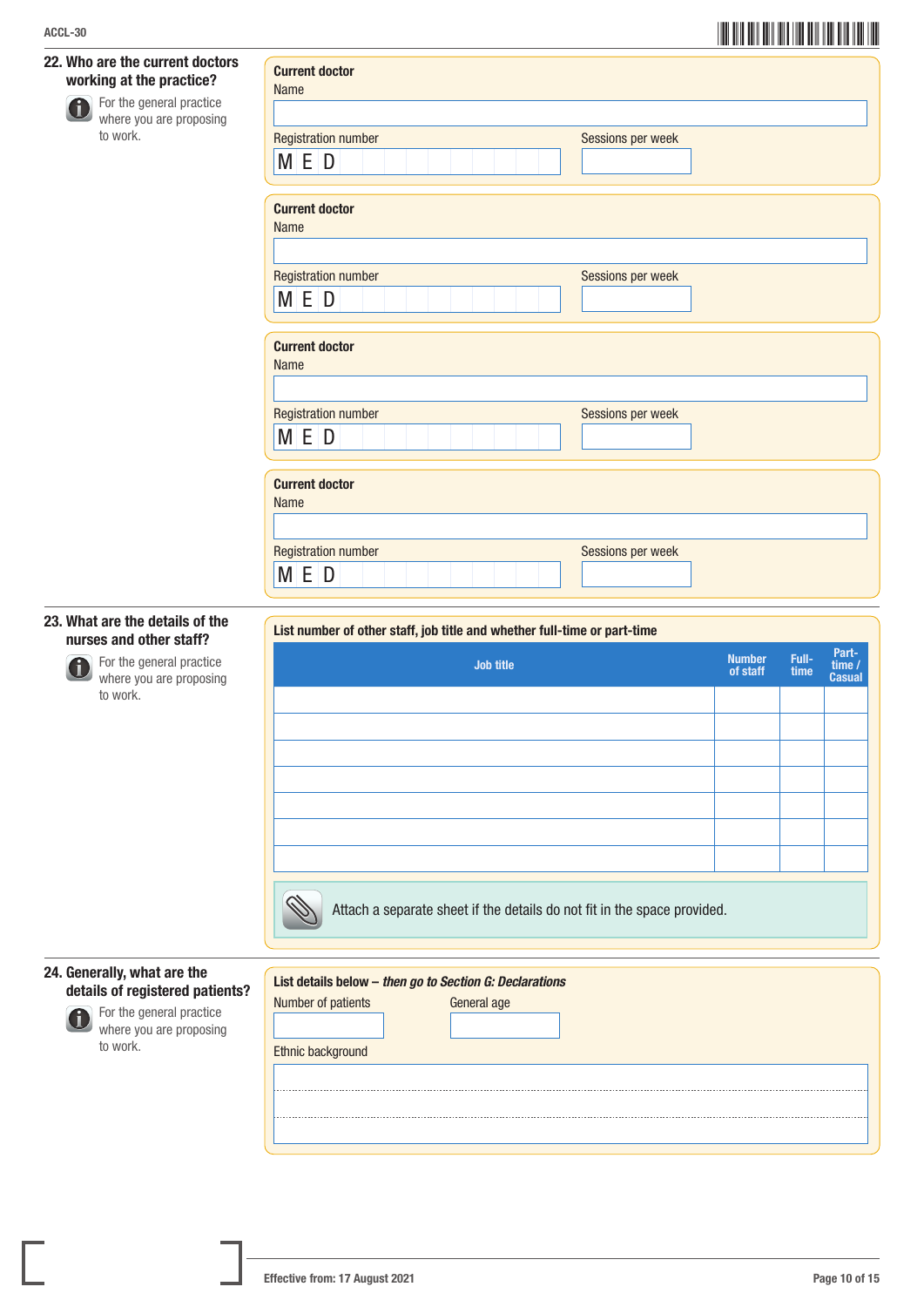## \*ACCL-3011\* ACCL-30

### **SECTION F:** Other proposed changes to your current position

25. Are you requesting to extend your period of short-term training (for your current position) beyond the specified period of training previously approved by the Board? YES NO

### 26. Are you requesting other changes to your circumstances for your current position?



 Dependent on the type of change, Ahpra will advise you whether any supporting documentation is required to ensure safe practice.

 You must attach a letter from the relevant specialist medical college confirming support or your change in circumstances and providing an assessment of your suitability for the training position based on the proposed change(s).



YES NO *Go to Section G: Declarations*

Provide details of the proposed changes to your current circumstances

Attach a separate sheet if all your proposed changes do not fit within the space provided.

### **SECTION G: Declarations**

Before you sign and date this form, make sure that you have answered all the relevant questions correctly and read the statements below. An incomplete form may delay processing and you may be asked to complete a new form.

### Principal supervisor's undertaking – *To be completed and signed by the principal supervisor and co-supervisor*

I undertake to be the applicant's principal supervisor, to provide supervision in accordance with the Board's Guidelines and to provide a level of supervision as stated in accordance with the Board approved supervision plan and as otherwise determined from time to time by the Board.

I further agree to:

- ensure as far as possible, that the IMG is practising safely and is not placing the public at risk
- observe the IMG's work (or where applicable, delegate the observation of day-to-day work to appropriately qualified co-supervisors), conduct case reviews, periodically conduct performance reviews and address any problems that are identified
- ensure that any term co-supervisors that I appoint that are delegated the day-to-day supervision meet the requirements set in the Board's guidelines (this is only applicable to DMS or DCT (or equivalent) in a hospital setting)
- ensure before I delegate supervision to a temporary co-supervisor, that he/she has general and/or specialist registration and is appropriately experienced to provide the supervision
- notify the Board immediately if I have concerns about the IMG's clinical performance, health or conduct or if the IMG fails to comply with conditions, undertakings or requirements of registration
- ensure that the IMG practises in accordance with work arrangements approved by the Board
- ensure that Board approval has been obtained for any proposed changes to supervision or work arrangements before they are implemented
- inform the Board if I am no longer able or willing to undertake the role of the IMG's supervisor
- provide reports to the Board in a form approved by the Board including an orientation report and a work performance report after three months initial registration and work performance reports at renewal or new application or at subsequent intervals as determined by the Board
- complete the online education and assessment module, if not previously completed (login details will be provided after the supervision arrangements have been approved).

| Name of principal supervisor | Signature of principal supervisor |
|------------------------------|-----------------------------------|
| Date                         | GN HERE                           |
| Name of co-supervisor        | Signature of co-supervisor        |
| Date                         | GN HFRF                           |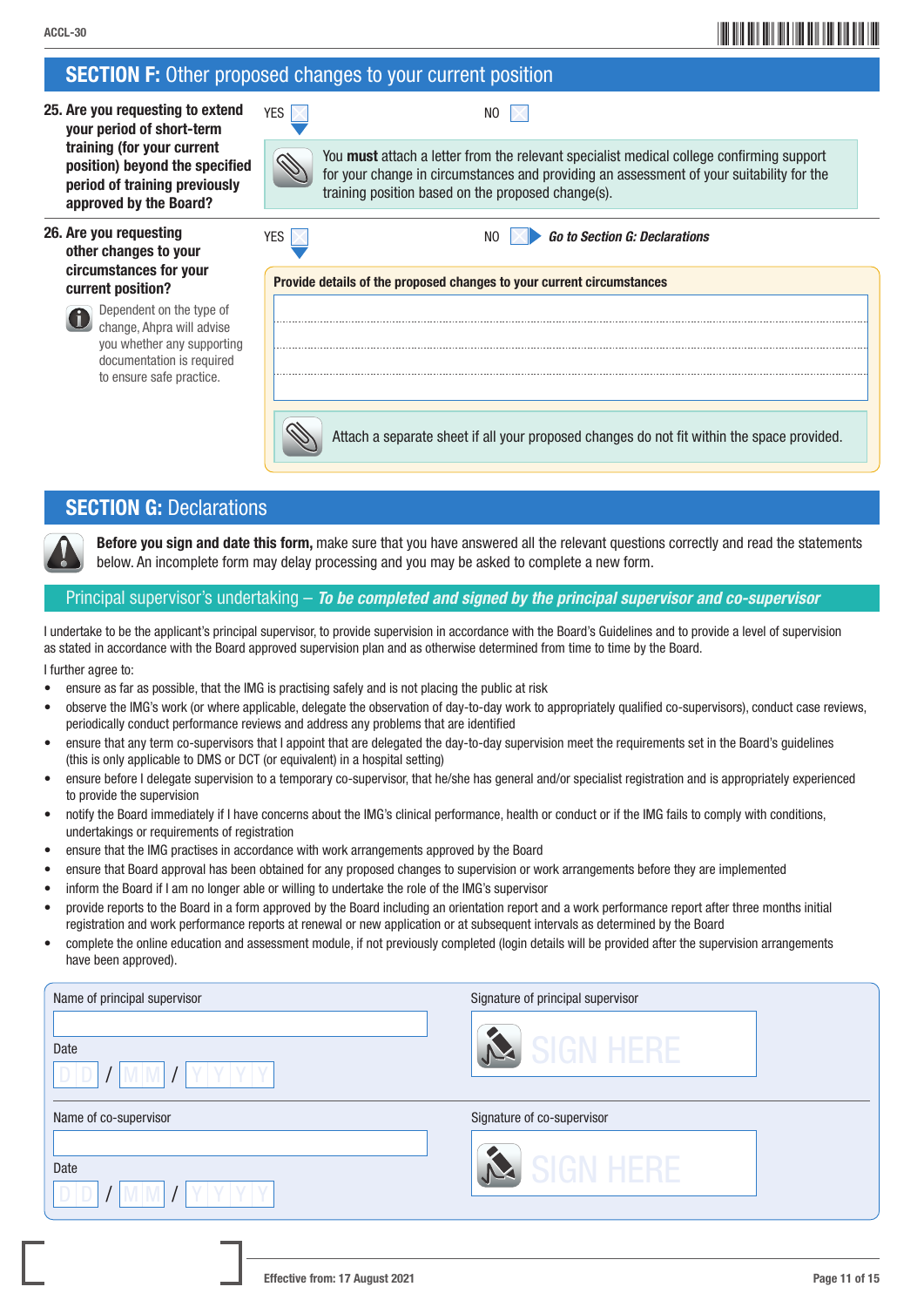## \*ACCL-3012\* ACCL-30

### Applicant's declaration – *To be completed and signed by the applicant*

I confirm that I have read the privacy and confidentiality statement for this form.

I acknowledge that:

- notices required under the National Law and other correspondence relating to my application and registration (if granted) will be sent electronically to me via my nominated email address, and
- Ahpra uses overseas cloud service providers to hold, process and maintain personal information where this is reasonably necessary to enable Ahpra to perform its functions under the National Law. These providers include Salesforce, whose operations are located in Japan and the United States of America.

I declare that:

- the information provided in this document is true and correct, and
- I am the person named in this application and in the documents provided.

I confirm that I am aware and approve of the requested change related to my medical registration.

| Name of applicant | Signature of applicant |
|-------------------|------------------------|
| Date              |                        |

### Employer sponsor declaration – *To be completed and signed by the employer sponsor*

### 27. What are the details of the employer sponsor?



 The employer sponsor must be a medical practitioner.

| Name of employer sponsor (must be a medical practitioner)                    |                                                                    |  |  |  |  |  |  |  |  |  |  |              |  |  |  |  |  |  |
|------------------------------------------------------------------------------|--------------------------------------------------------------------|--|--|--|--|--|--|--|--|--|--|--------------|--|--|--|--|--|--|
|                                                                              |                                                                    |  |  |  |  |  |  |  |  |  |  |              |  |  |  |  |  |  |
| <b>Email</b>                                                                 |                                                                    |  |  |  |  |  |  |  |  |  |  |              |  |  |  |  |  |  |
| <b>Business contact phone number</b>                                         |                                                                    |  |  |  |  |  |  |  |  |  |  |              |  |  |  |  |  |  |
|                                                                              |                                                                    |  |  |  |  |  |  |  |  |  |  | M E D        |  |  |  |  |  |  |
|                                                                              | <b>Registration number</b><br><b>Site/building (if applicable)</b> |  |  |  |  |  |  |  |  |  |  |              |  |  |  |  |  |  |
|                                                                              |                                                                    |  |  |  |  |  |  |  |  |  |  |              |  |  |  |  |  |  |
|                                                                              |                                                                    |  |  |  |  |  |  |  |  |  |  |              |  |  |  |  |  |  |
| Address (e.g. 123 JAMES AVENUE; or UNIT 1A, 30 JAMES STREET; or PO BOX 1234) |                                                                    |  |  |  |  |  |  |  |  |  |  |              |  |  |  |  |  |  |
|                                                                              |                                                                    |  |  |  |  |  |  |  |  |  |  |              |  |  |  |  |  |  |
|                                                                              |                                                                    |  |  |  |  |  |  |  |  |  |  |              |  |  |  |  |  |  |
|                                                                              |                                                                    |  |  |  |  |  |  |  |  |  |  |              |  |  |  |  |  |  |
|                                                                              |                                                                    |  |  |  |  |  |  |  |  |  |  |              |  |  |  |  |  |  |
| <b>City/Suburb/Town</b>                                                      |                                                                    |  |  |  |  |  |  |  |  |  |  |              |  |  |  |  |  |  |
|                                                                              |                                                                    |  |  |  |  |  |  |  |  |  |  |              |  |  |  |  |  |  |
| State or territory (e.g. VIC, ACT)/International province                    |                                                                    |  |  |  |  |  |  |  |  |  |  | Postcode/ZIP |  |  |  |  |  |  |
|                                                                              |                                                                    |  |  |  |  |  |  |  |  |  |  |              |  |  |  |  |  |  |

I declare that the information provided in this document is true and correct.

I confirm that the medical practitioner relevant to this application is aware and approves of the requested change in the circumstances of their medical registration.

| Name of employer sponsor | Signature of employer sponsor |
|--------------------------|-------------------------------|
| Date                     |                               |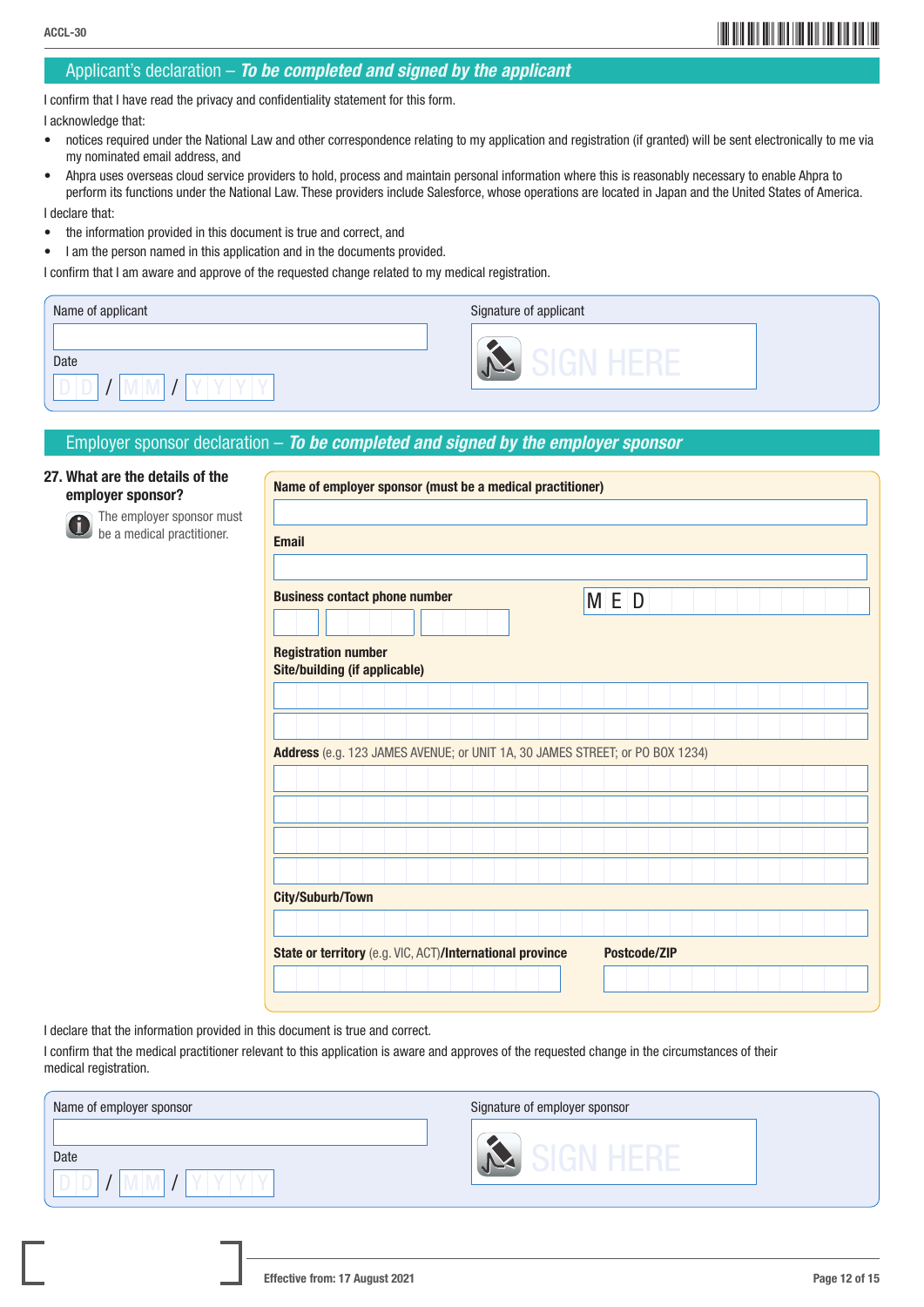### 28. Have the details of your sponsor contact changed?

 A sponsor contact person (e.g. the name of the human resource manager/practice manager) and email address must be provided for receipt of correspondence.

| <b>YES</b>              |                                                                                    | N <sub>0</sub>                              |                 |                |  |  |
|-------------------------|------------------------------------------------------------------------------------|---------------------------------------------|-----------------|----------------|--|--|
|                         | <b>Name of sponsor organisation</b>                                                |                                             |                 |                |  |  |
|                         |                                                                                    |                                             |                 |                |  |  |
| MR<br>$\times$          | <b>Title of sponsor contact</b>                                                    | MISS $\times$ MS $\times$ DR $\times$ OTHER |                 | <b>SPECIFY</b> |  |  |
|                         | <b>Family name of sponsor contact</b>                                              |                                             |                 |                |  |  |
|                         | First given name of sponsor contact                                                |                                             |                 |                |  |  |
|                         | <b>Position title of sponsor contact</b>                                           |                                             |                 |                |  |  |
|                         |                                                                                    |                                             |                 |                |  |  |
| <b>Email</b>            |                                                                                    |                                             |                 |                |  |  |
|                         | <b>Business hours contact phone number</b><br><b>Site/building (if applicable)</b> |                                             |                 |                |  |  |
|                         |                                                                                    |                                             |                 |                |  |  |
|                         |                                                                                    |                                             |                 |                |  |  |
|                         | Address (e.g. 123 JAMES AVENUE; or UNIT 1A, 30 JAMES STREET; or PO BOX 1234)       |                                             |                 |                |  |  |
|                         |                                                                                    |                                             |                 |                |  |  |
|                         |                                                                                    |                                             |                 |                |  |  |
|                         |                                                                                    |                                             |                 |                |  |  |
| <b>City/Suburb/Town</b> |                                                                                    |                                             |                 |                |  |  |
|                         | State/Territory (e.g. VIC, ACT)                                                    |                                             | <b>Postcode</b> |                |  |  |
|                         |                                                                                    |                                             |                 |                |  |  |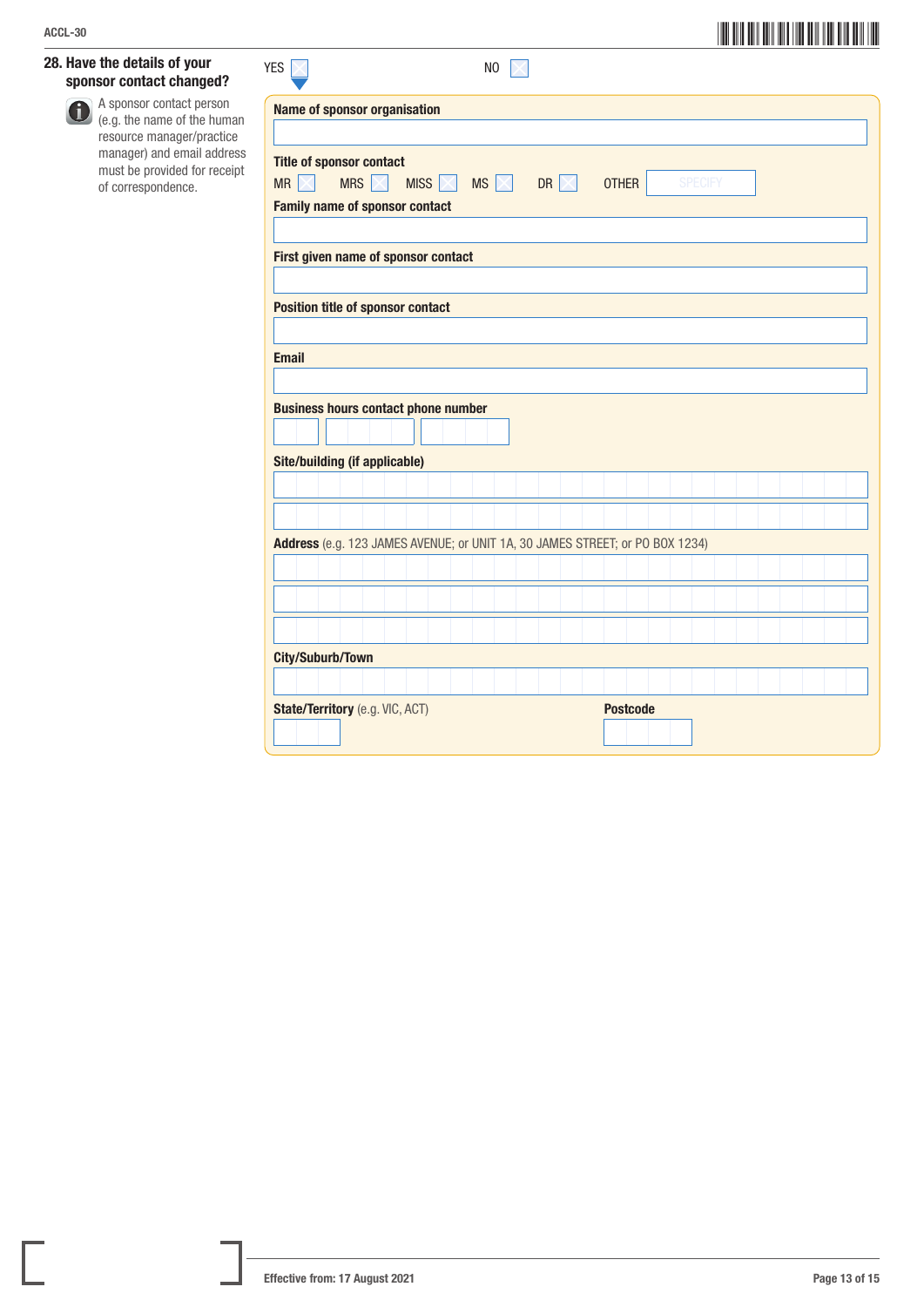## \*ACCL-3014\* ACCL-30

### **SECTION H: Checklist**

### Have the following items been attached or arranged, if required?

| <b>Additional documentation</b> |                                                                                                                                                                               | <b>Attached</b> |
|---------------------------------|-------------------------------------------------------------------------------------------------------------------------------------------------------------------------------|-----------------|
| <b>Question 1</b>               | Evidence of a change of name                                                                                                                                                  |                 |
| <b>Question 6</b>               | Evidence of eligibility for new pathway                                                                                                                                       |                 |
| <b>Question 10</b>              | A letter from the relevant specialist medical college confirming the upskilling and clinical assessment required                                                              |                 |
| <b>Question 10</b>              | A supervised practice plan for the temporary work site                                                                                                                        |                 |
| <b>Question 10</b>              | Your most recent work performance report (if not previously provided to the Board)                                                                                            |                 |
| <b>Question 11</b>              | A separate sheet with additional details of your proposed site changes                                                                                                        |                 |
| <b>Question 11</b>              | Your most recent work performance report (unless previously provided to the Board)                                                                                            |                 |
| <b>Question 11</b>              | A new/revised supervised practice plan for any new or additional location(s)                                                                                                  |                 |
| <b>Question 11</b>              | A new/revised position description                                                                                                                                            |                 |
| <b>Question 11</b>              | A new/revised training plan                                                                                                                                                   |                 |
| <b>Question 11</b>              | Additional documents relevant to your pathway have been attached to the form or requested from the relevant authority                                                         |                 |
| <b>Question 14</b>              | A revised supervised practice plan                                                                                                                                            |                 |
| <b>Ouestion 14</b>              | A separate sheet with additional details of your updated supervision structure                                                                                                |                 |
| <b>Question 15</b>              | A work performance report which includes your principal supervisor's recommendation for a change to supervision level<br>and a revised supervised practice plan               |                 |
| <b>Question 16</b>              | A copy of your offer of employment                                                                                                                                            |                 |
| <b>Question 16</b>              | A list of proposed work sites (if not already included in your offer of employment)                                                                                           |                 |
| <b>Question 16</b>              | Your position description                                                                                                                                                     |                 |
| <b>Question 16</b>              | Your most recent work performance report (unless previously provided to the Board)                                                                                            |                 |
| <b>Question 16</b>              | A training plan                                                                                                                                                               |                 |
| <b>Question 16</b>              | A supervised practice plan                                                                                                                                                    |                 |
| <b>Question 16</b>              | Additional documents relevant to your pathway have been attached to the form or requested from the relevant authority                                                         |                 |
| <b>Question 21</b>              | Evidence from the ACRRM or the RACGP confirming your experience working in general practice or primary care                                                                   |                 |
| <b>Question 21</b>              | Letter(s) from organisations where you were/are employed demonstrating that you have had three years (full-time equivalent)<br>experience in general practice or primary care |                 |
| <b>Question 21</b>              | Evidence of licensure or accreditation                                                                                                                                        |                 |
| <b>Question 21</b>              | Five de-identified patient referrals that you have made to specialist practitioners                                                                                           |                 |
| <b>Question 21</b>              | Three references from specialist practitioners that you have referred patients to                                                                                             |                 |
| <b>Question 23</b>              | A separate sheet with additional details of the nurses and other staff working at the practice                                                                                |                 |
| <b>Question 25</b>              | A letter from the relevant specialist medical college confirming support for your change in circumstances                                                                     |                 |
| <b>Question 26</b>              | A separate sheet with additional details of other changes to your circumstances requested                                                                                     |                 |

Please submit this form with

The fastest way to submit this form and any supporting documents is by email to **regadmin@Ahpra.gov.au** or online<br>**The fastest way to submit this form and by the submit it via mail, please post this form and at www.ahpra.g** required attachments to:

> Ahpra GPO Box 9958 IN YOUR CAPITAL CITY *(refer below)*

Adelaide SA 5001 Brisbane QLD 4001 Canberra ACT 2601 Darwin NT 0801 Hobart TAS 7001 Melbourne VIC 3001 Perth WA 6001 Sydney NSW 2001

You may contact Ahpra on 1300 419 495 or you can lodge an enquiry at www.ahpra.gov.au

Effective from: 17 August 2021 **Page 14 of 15** Page 14 of 15